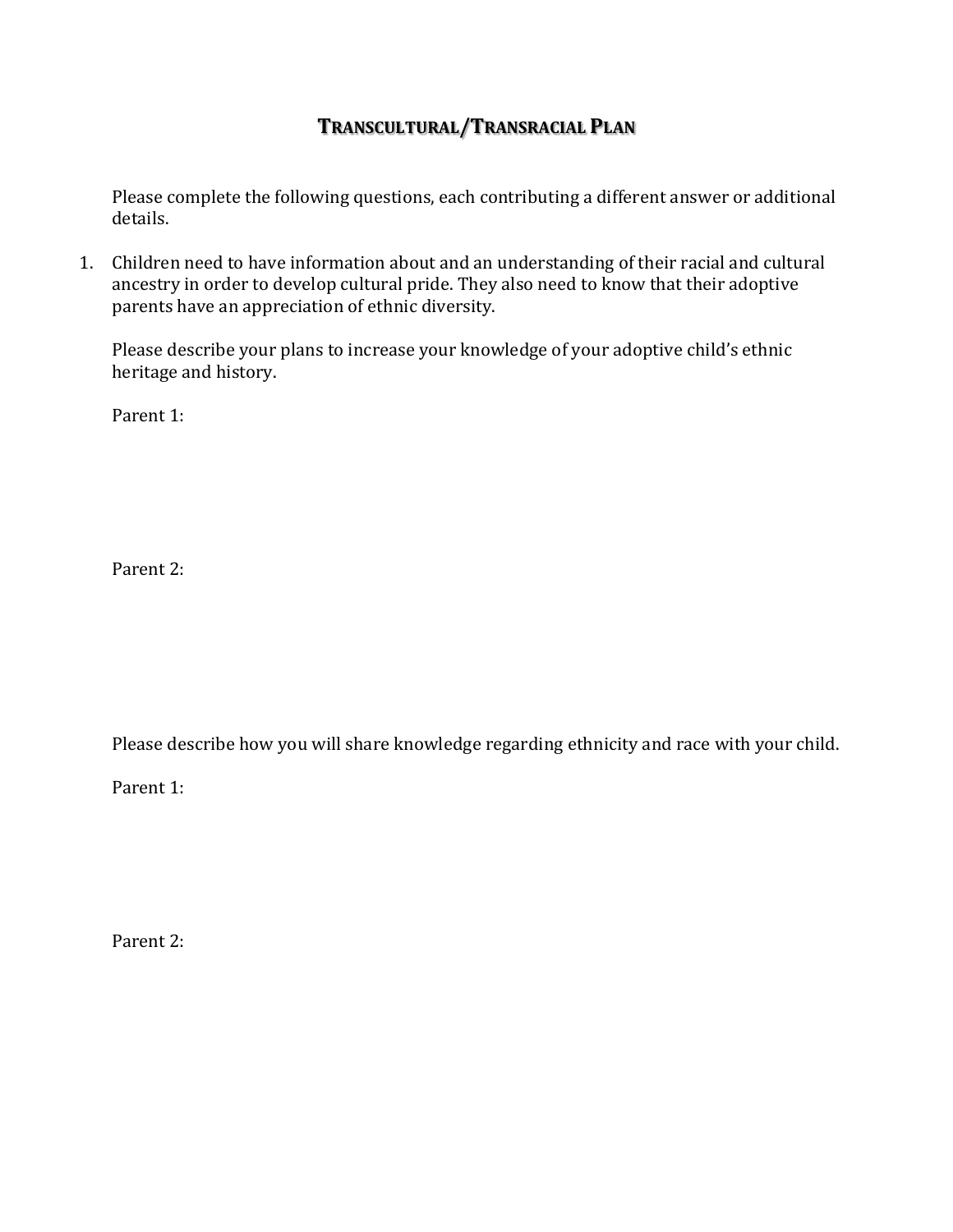2. Children also develop cultural identity through daily experiences. These cultural experiences include music, food, literature, religion, toys, language/dialect, arts/crafts, activities, holiday celebrations, and special events.

Please describe your plans to provide these experiences. Please be as specific as possible.

Parent 1:

Parent 2:

3. Children need to feel accepted by their own ethnic group and therefore need frequent opportunities to interact with children of their same race and culture.

Please describe your plans to provide these opportunities for interaction.

Parent 1: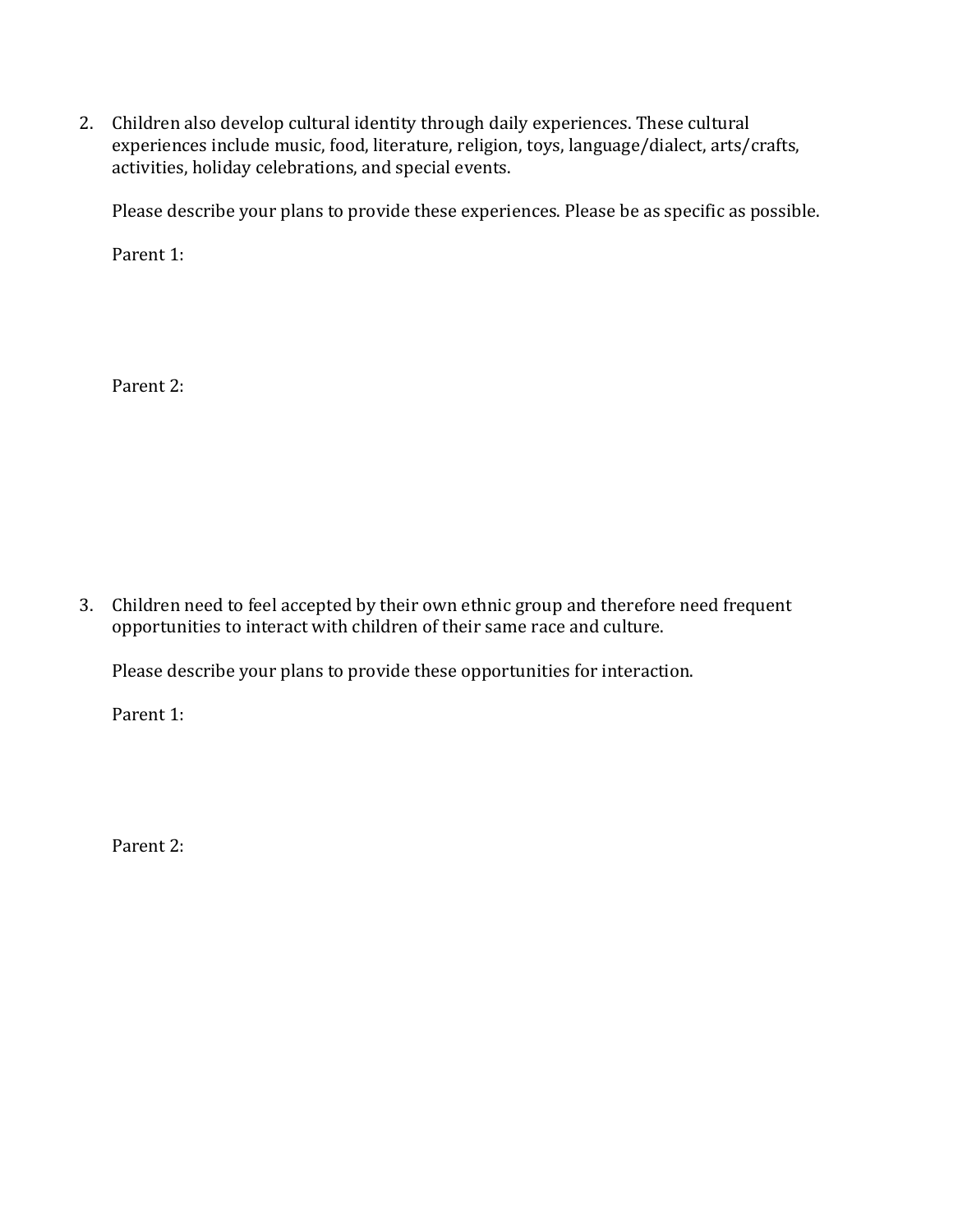4. Children need to know that their parents value their ethnicity. One way they learn this is through observing their adoptive parents' social interaction with other adults of the children's race and culture.

Please describe your efforts to cultivate friendships with adults of your foster/adoptive child's race and culture.

Parent 1:

Parent 2:

5. Children need to have adult role models to offer them positive cultural images. Role models can be teachers, doctors, neighbors, clergy, family friends, or others of your child's same culture.

Please describe your plans to provide these positive role models.

Parent 1: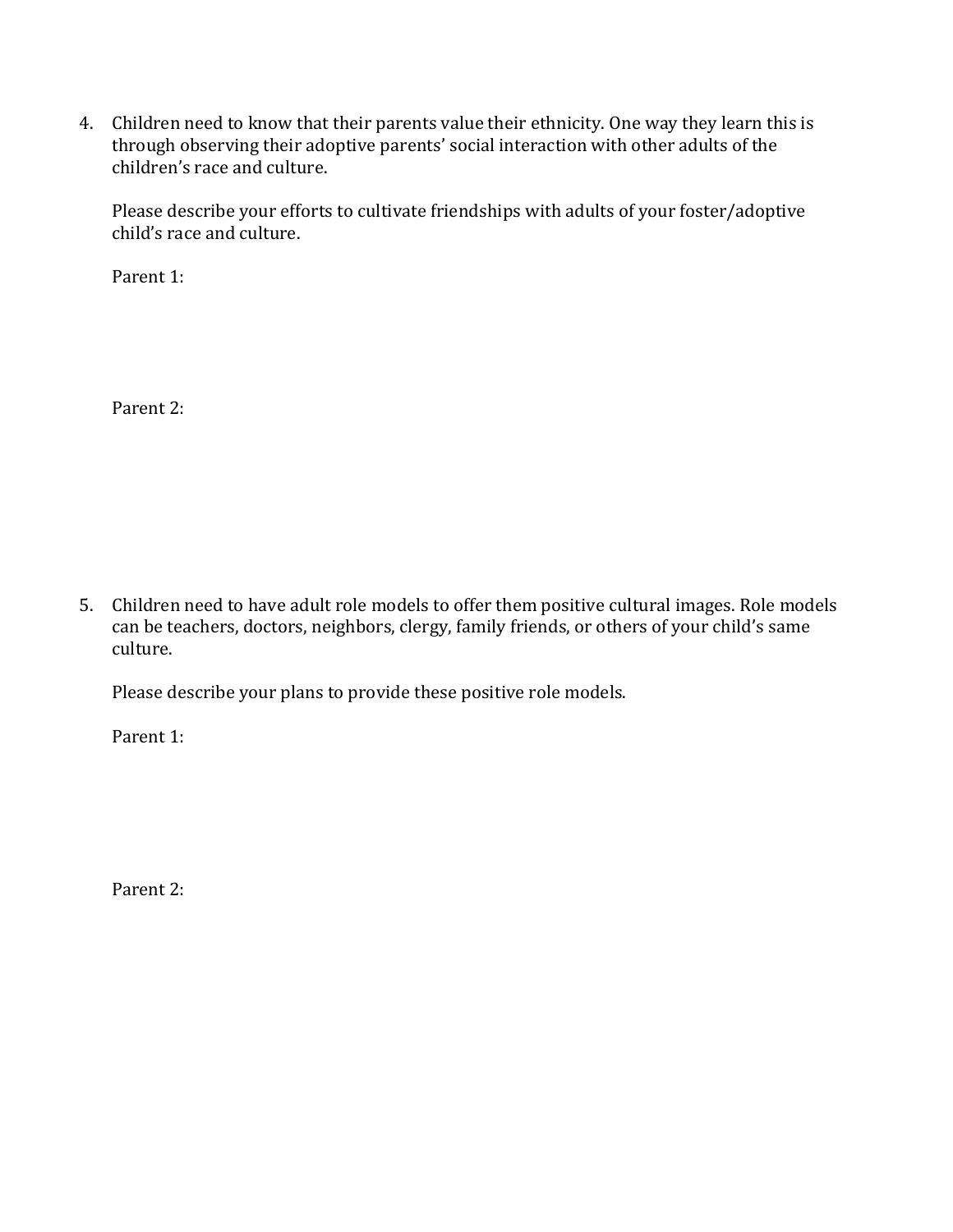6. Children need to learn coping and survival skills to help them deal with prejudice and discrimination. As a multicultural family, it is likely that you will also experience prejudice and discrimination.

Please describe your efforts to learn about prejudice and discrimination in our society.

Parent 1:

Parent 2:

Please describe your plan to teach your adoptive child to deal with prejudice and discrimination.

Parent 1: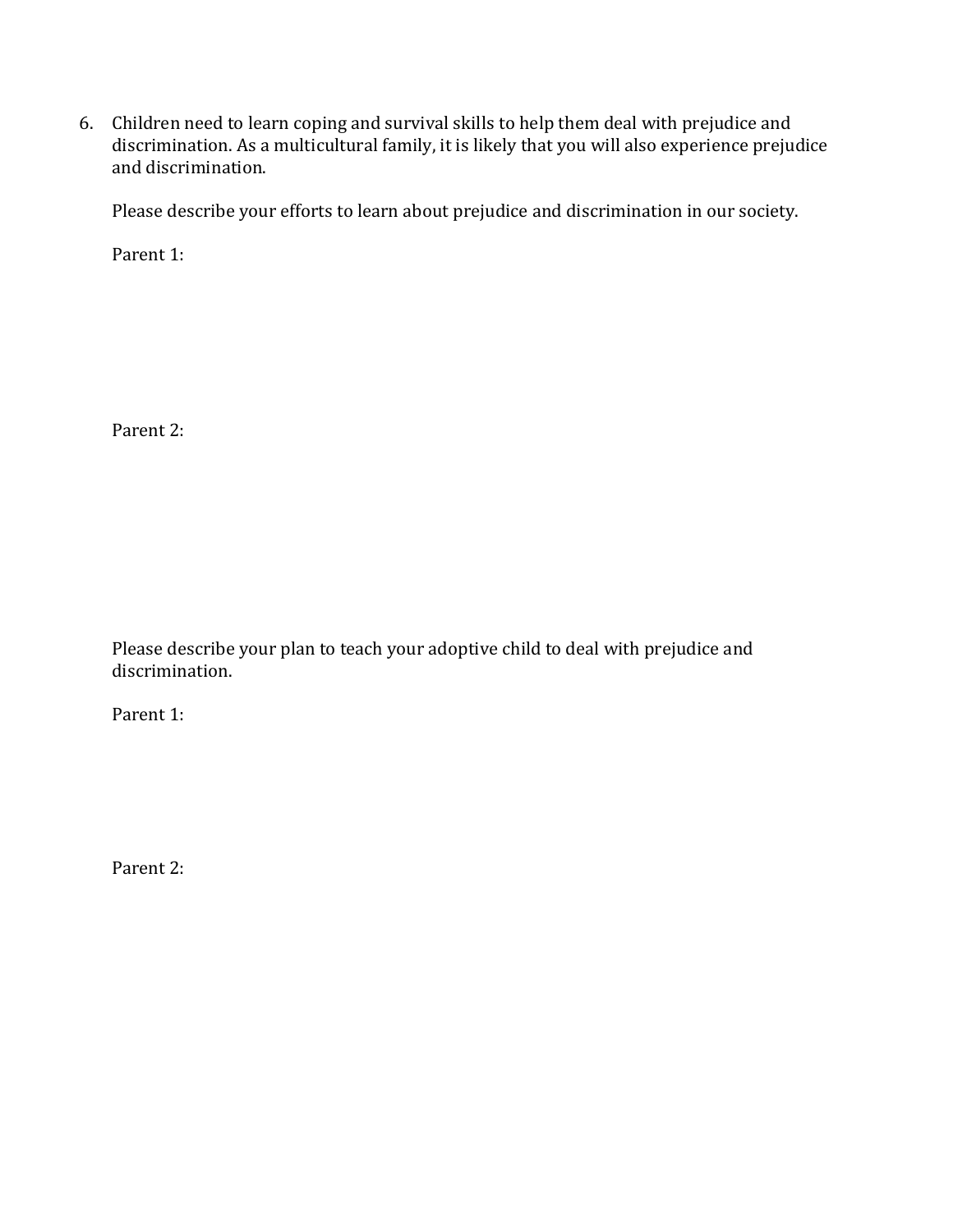7. Children typically have culturally unique skin and hair care needs, and appropriate skin and hair care is important for developing and maintaining a positive self-image.

Please describe your plan to provide knowledgeable skin and hair care for your foster/adoptive child.

Parent 1:

Parent 2:

8. Adults who are choosing to parent transculturally are often reminded of their lack of knowledge of specific cultural and racial issues of their child. No one, no matter how diligently they may try, can know and experience what it is like to be of a different culture or race. In order to fill this gap, what many parents have found to be extremely helpful is the development of a trusting relationship with a "Cultural Consultant." The Cultural Consultant is an individual of the same race and culture as the adoptive child. The Cultural Consultant serves as an advocate, advisor, and confidant for the parent(s). The Cultural Consultant may or may not have a relationship with the child.

Please discuss whom you will use as your Cultural Consultant.

Parent 1: